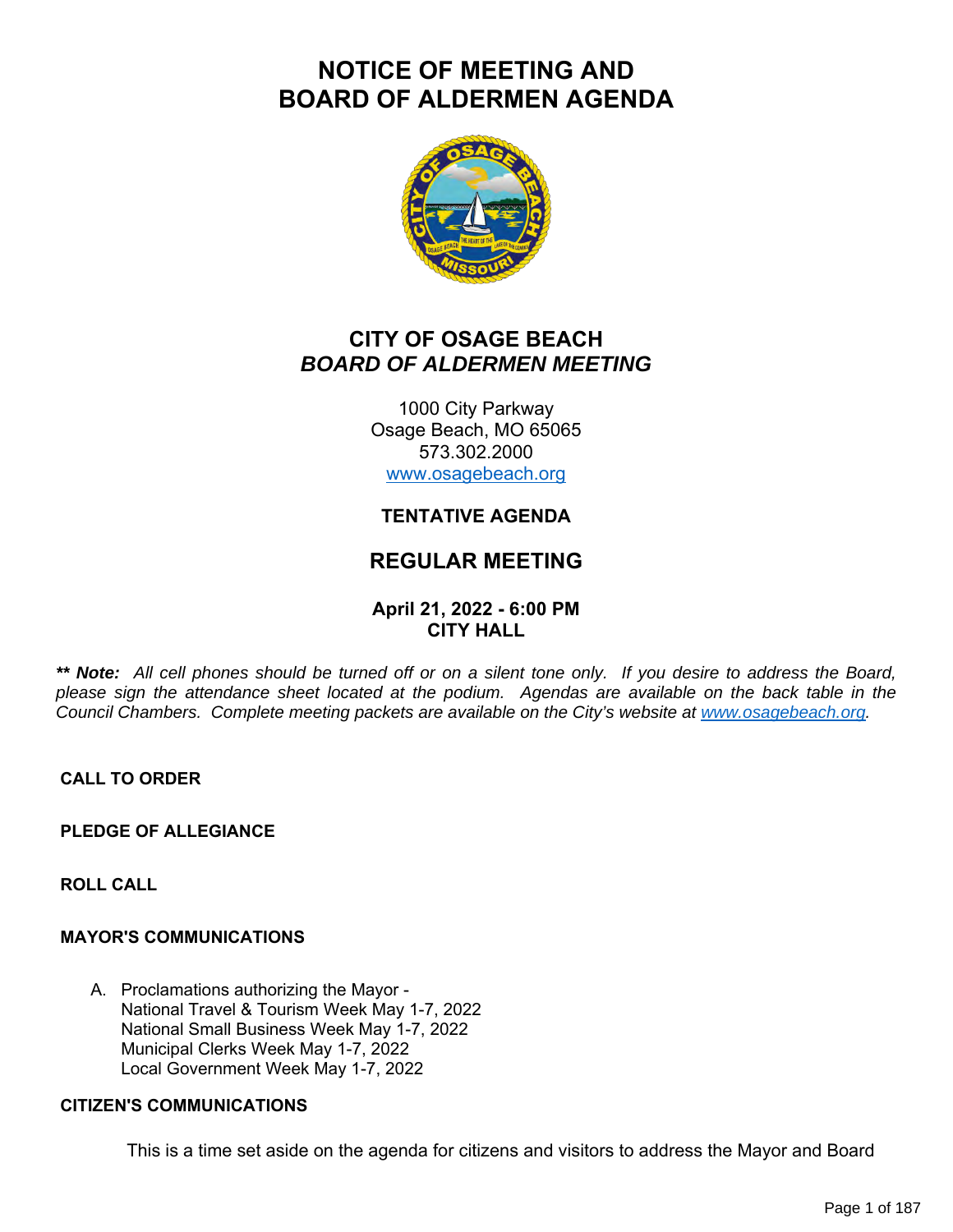on any topic that is not a public hearing. For those here in person, speakers will be restricted to three minutes unless otherwise permitted. Minutes may not be donated or transferred from one speaker to another.

Visitors attending via online will be in listen only mode. Any questions or comments for the Mayor and Board may be sent to the City Clerk at tberreth@osagebeach.org no later than 10:00 AM on the Board's meeting day (the 1st and 3rd Thursday of each month). Submitted questions and comments may be read during the Citizen's Communications section of the agenda.

The Board of Aldermen will not take action on any item not listed on the agenda, nor will it respond to questions, although staff may be directed to respond at a later time. The Mayor and Board of Aldermen welcome and value input and feedback from the public.

Is there anyone here in person who would like to address the Board?

#### **APPROVAL OF CONSENT AGENDA**

If the Board desires, the consent agenda may be approved by a single motion.

- ► Minutes of Board of Aldermen meeting mm/dd/yyyy
- ► Bills List- April 21, 2022
- ► New Liquor Licenses EC's Bar & Grill LLC 4344 Osage Beach Parkway Ste C1

#### **UNFINISHED BUSINESS**

- A. Bill 22-14- An ordinance of the City of Osage Beach, Missouri, adopting an amendment to the zoning map of the City of Osage Beach, Missouri by rezoning a parcel of land as described in Rezoning Case no. 418. *Second Reading*
- B. Bill 22-18 An ordinance of the City of Osage Beach, Missouri,authorizing the Mayor to sign a contract with B & H cleaning, expanding their cleaning services, for a yearly not to exceed amount of \$47,000. *Second Reading*
- C. Bill 22-19 An ordinance of the City of Osage Beach, Missouri, authorizing the Mayor to execute supplemental agreement #6 with Cochran Engineering to assist the City with a new Park Master Plan for an amount not to exceed \$48,500.00. *Second Reading*
- D. Bill 22-20 An ordinance of the City of Osage Beach, Missouri amending Ordinance No. 21.78 Adopting the 2022 Annual Budget, Transfer of Funds for Necessary Expenses for the Osage Beach Park Master Plan. *Second Reading*

#### **NEW BUSINESS**

- A. Motion to approve certification of election results
- B. Oath of Office
- C. Motion to elect President of the Board of Aldermen